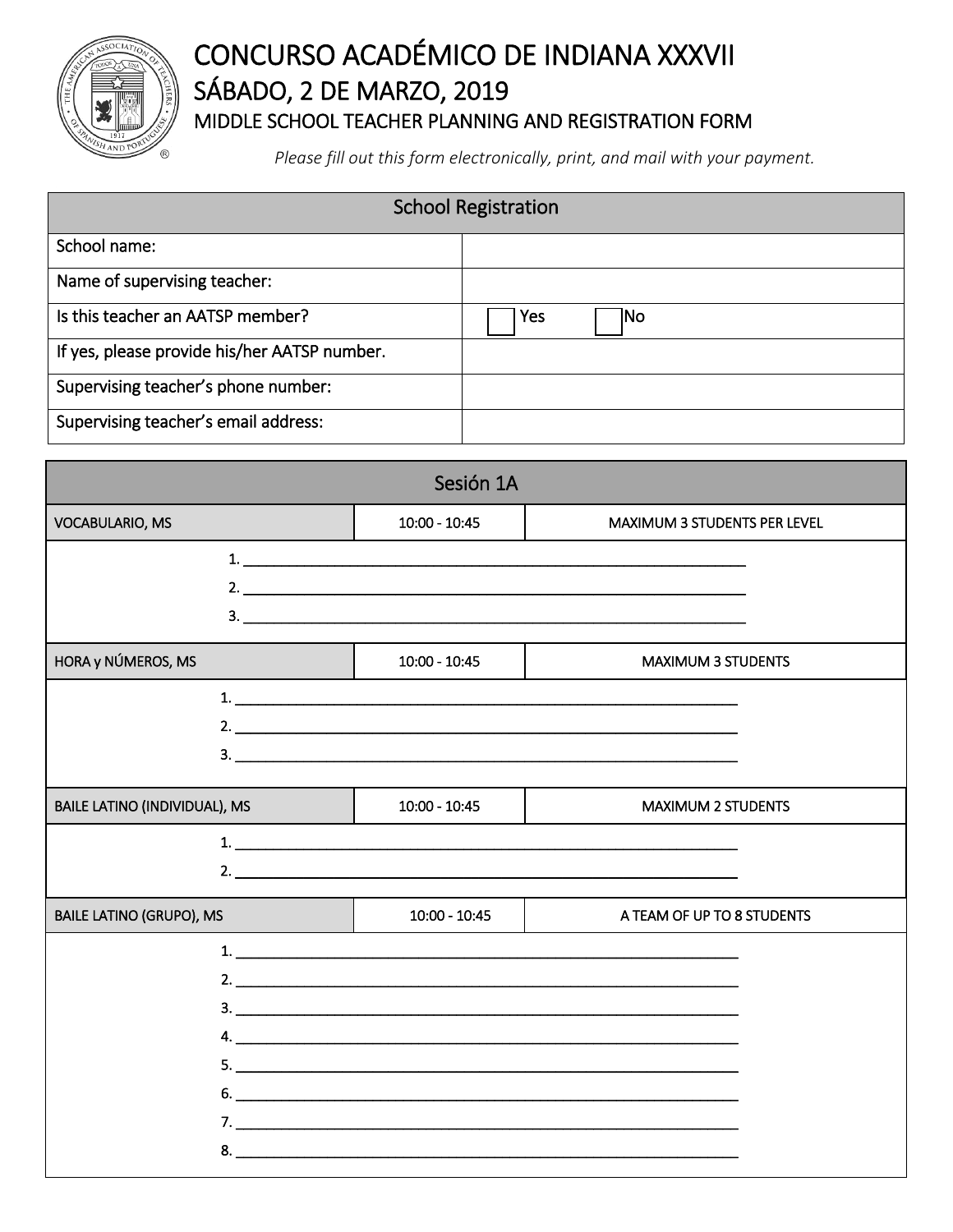| Sesión 1B              |                                                          |                                                                         |  |
|------------------------|----------------------------------------------------------|-------------------------------------------------------------------------|--|
| PIÑATAS, MS            | Are you participating?<br><b>YES</b><br>  NO             | 2 ENTRIES PER SCHOOL; TURN IN AT REGISTRATION WITH<br><b>ENTRY CARD</b> |  |
| <b>CARTELES, MS</b>    | Are you participating?<br><b>YES</b><br> NO              | 3 ENTRIES PER SCHOOL; TURN IN AT REGISTRATION WITH<br><b>ENTRY CARD</b> |  |
| TRIVIA DEL TORO, MS    | $10:00 - 11:35$                                          | 1 TEAM PER HIGH SCHOOL; UP TO 5 MEMBERS                                 |  |
| NAMES OF TEAM MEMBERS: | 2. $\overline{\phantom{a}}$<br>$\overline{\mathbf{3}}$ . |                                                                         |  |

| Sesión 2A                  |                 |                                                                                                                                                                                                                                                                                                                        |
|----------------------------|-----------------|------------------------------------------------------------------------------------------------------------------------------------------------------------------------------------------------------------------------------------------------------------------------------------------------------------------------|
| <b>GRAMÁTICA, MS</b>       | $10:50 - 11:35$ | <b>MAXIMUM 3 STUDENTS PER LEVEL</b>                                                                                                                                                                                                                                                                                    |
|                            |                 |                                                                                                                                                                                                                                                                                                                        |
|                            |                 | 2. $\frac{1}{2}$ $\frac{1}{2}$ $\frac{1}{2}$ $\frac{1}{2}$ $\frac{1}{2}$ $\frac{1}{2}$ $\frac{1}{2}$ $\frac{1}{2}$ $\frac{1}{2}$ $\frac{1}{2}$ $\frac{1}{2}$ $\frac{1}{2}$ $\frac{1}{2}$ $\frac{1}{2}$ $\frac{1}{2}$ $\frac{1}{2}$ $\frac{1}{2}$ $\frac{1}{2}$ $\frac{1}{2}$ $\frac{1}{2}$ $\frac{1}{2}$ $\frac{1}{2}$ |
|                            |                 | $\overline{\mathbf{3.}}$                                                                                                                                                                                                                                                                                               |
| RECITACIÓN/DECLAMACIÓN, MS | $10:50 - 11:35$ | <b>MAXIMUM 3 STUDENTS PER LEVEL</b>                                                                                                                                                                                                                                                                                    |
|                            |                 |                                                                                                                                                                                                                                                                                                                        |
|                            |                 |                                                                                                                                                                                                                                                                                                                        |
|                            |                 |                                                                                                                                                                                                                                                                                                                        |
|                            |                 |                                                                                                                                                                                                                                                                                                                        |

| Sesión 3A                     |                                                                                                                  |                                     |
|-------------------------------|------------------------------------------------------------------------------------------------------------------|-------------------------------------|
| ORACIONES REVUELTAS, MS       | 11:40 - 12:25                                                                                                    | <b>MAXIMUM 3 STUDENTS PER LEVEL</b> |
|                               | and the control of the control of the control of the control of the control of the control of the control of the |                                     |
|                               | 2. $\overline{\phantom{a}}$                                                                                      |                                     |
| 3.                            |                                                                                                                  |                                     |
| MÚSICA VOCAL (INDIVIDUAL), MS | $11:40 - 12:25$                                                                                                  | <b>MAXIMUM 2 STUDENTS PER LEVEL</b> |
|                               |                                                                                                                  |                                     |
|                               | 2. $\overline{\phantom{a}}$                                                                                      |                                     |
| MÚSICA VOCAL (GRUPO), MS      | $11:40 - 12:25$                                                                                                  | A TEAM OF UP TO 8 STUDENTS          |
|                               |                                                                                                                  |                                     |
|                               |                                                                                                                  |                                     |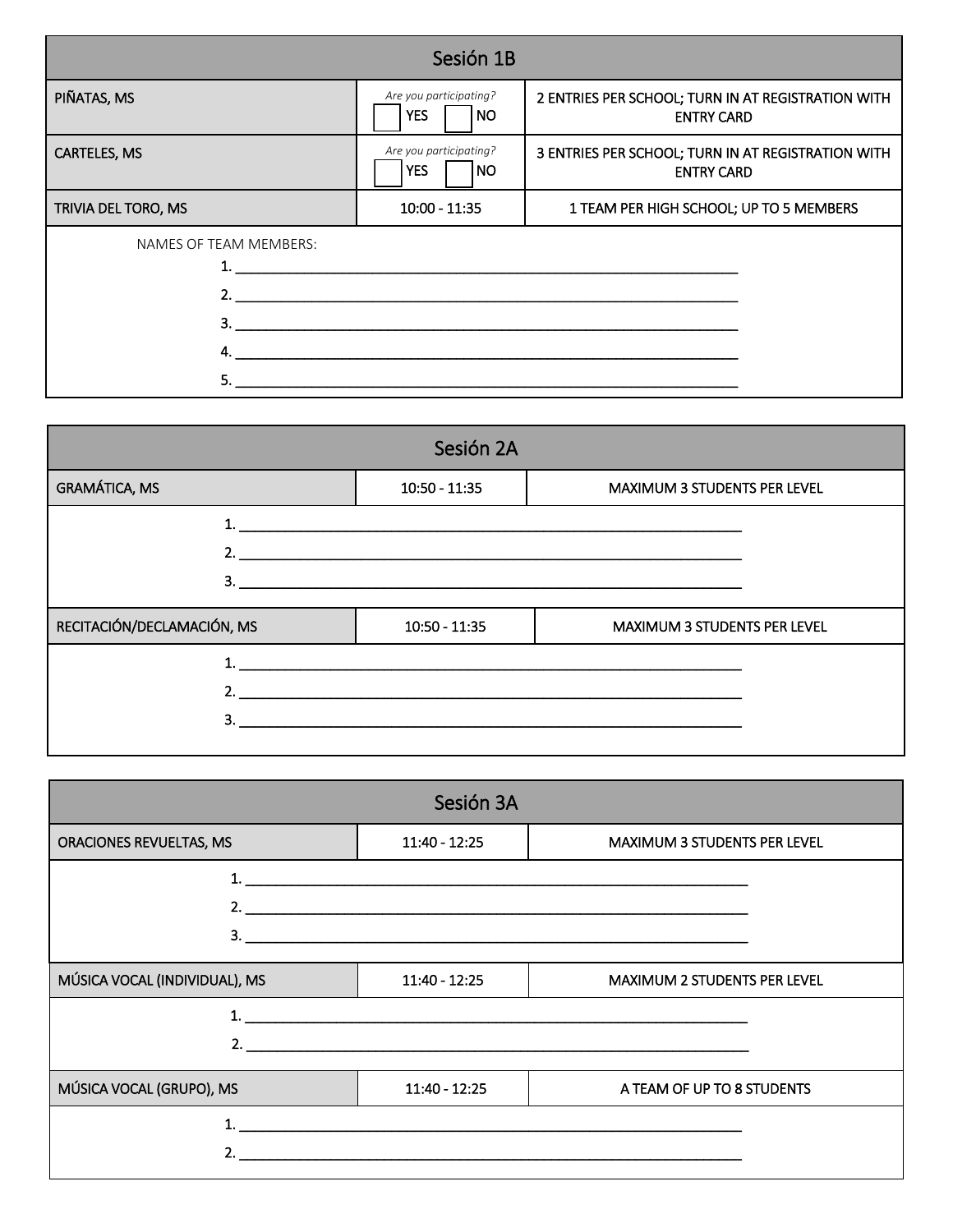|                              |               | $\overline{\mathbf{3.}}$                       |
|------------------------------|---------------|------------------------------------------------|
|                              |               | $\overline{6.}$                                |
|                              |               | 8. $\qquad \qquad$                             |
| <b>EXAMEN DE CULTURA, MS</b> | 11:40 - 12:25 | MAXIMUM 3 STUDENTS PER LEVEL *6TH AND 7TH ONLY |
|                              |               |                                                |
|                              |               |                                                |
| 3.                           |               |                                                |

|                                     | Sesión 4A      |                                     |
|-------------------------------------|----------------|-------------------------------------|
| CONVERSACIÓN CONTINUA, MS           | $1:20 - 2:05$  | <b>MAXIMUM 2 PAIRS PER LEVEL</b>    |
|                                     |                |                                     |
|                                     |                |                                     |
| RECITACIÓN/DECLAMACIÓN, MS HERITAGE | $12:30 - 1:15$ | <b>MAXIMUM 3 STUDENTS PER LEVEL</b> |
|                                     |                | 1. $\overline{\phantom{a}}$         |
|                                     | 2.             |                                     |
|                                     |                |                                     |
| DISCURSO IMPROVISADO, MS HERITAGE   | $12:30 - 1:15$ | <b>MAXIMUM 3 STUDENTS PER LEVEL</b> |
|                                     |                |                                     |
|                                     | 2.             |                                     |
|                                     |                |                                     |

| Sesión 4B |                        |                                            |                                                    |  |
|-----------|------------------------|--------------------------------------------|----------------------------------------------------|--|
| DRAMA, MS |                        | $12:30 - 2:05$<br>(Event lasts 2 sessions) | MINIMUM 4 & MAXIMUM 10 STUDENTS PER SCHOOL         |  |
|           | NAMES OF SKIT MEMBERS: | $6.$ $\overline{\phantom{a}}$              | 2. $\overline{\phantom{a}}$<br>3.<br>$\mathsf{4.}$ |  |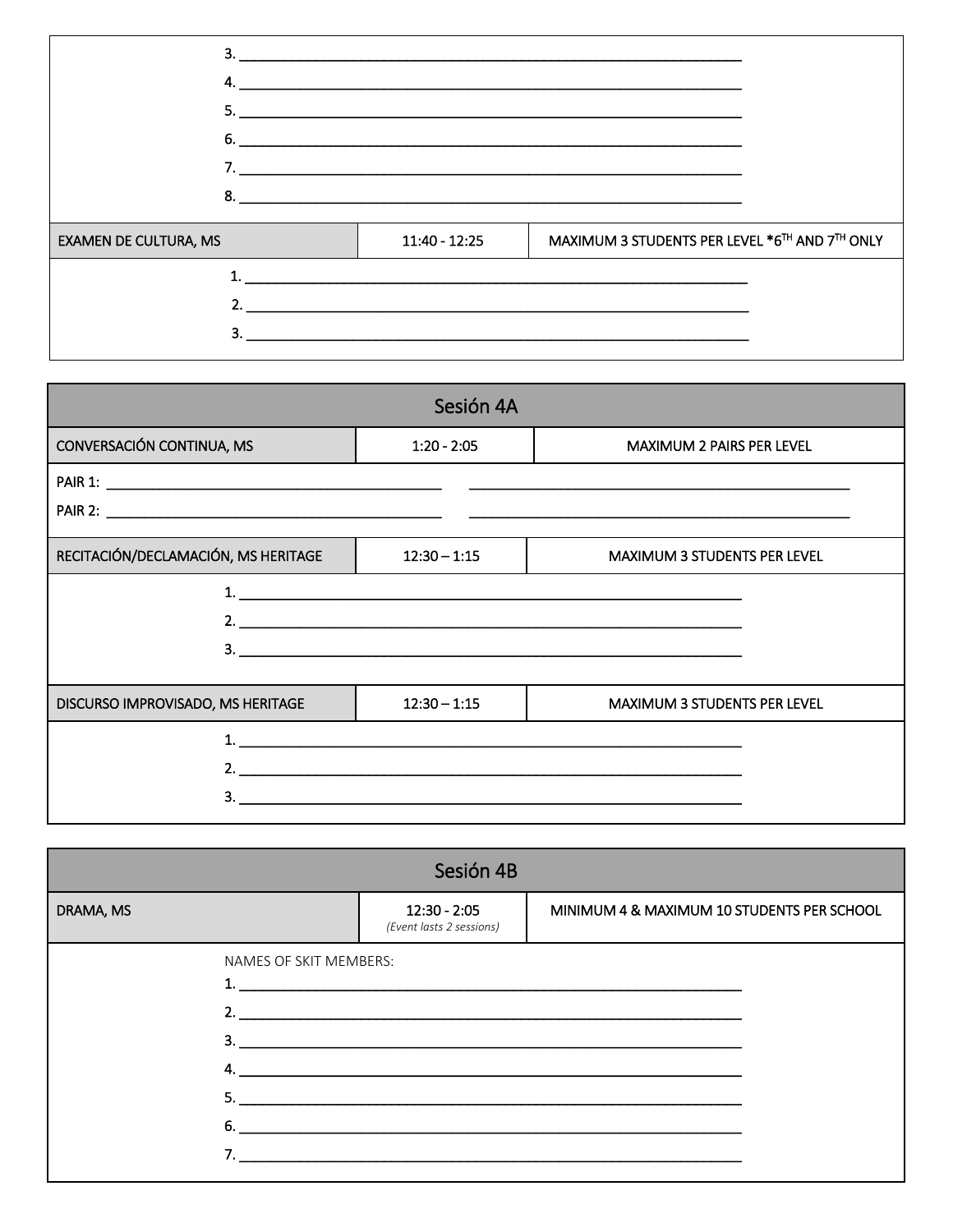$8.$  $\begin{array}{c} \n \text{10.} \quad \text{---} \quad \text{---} \quad \text{---} \quad \text{---} \quad \text{---} \quad \text{---} \quad \text{---} \quad \text{---} \quad \text{---} \quad \text{---} \quad \text{---} \quad \text{---} \quad \text{---} \quad \text{---} \quad \text{---} \quad \text{---} \quad \text{---} \quad \text{---} \quad \text{---} \quad \text{---} \quad \text{---} \quad \text{---} \quad \text{---} \quad \text{---} \quad \text{---} \quad \text{---} \quad \text{---} \quad \text{---} \quad \text{---} \$ 

| Sesión 5                         |               |                                     |  |
|----------------------------------|---------------|-------------------------------------|--|
| DISCURSO IMPROVISADO, MS         | $1:20 - 2:05$ | <b>MAXIMUM 3 STUDENTS PER LEVEL</b> |  |
|                                  |               |                                     |  |
|                                  |               |                                     |  |
|                                  |               | $3.$ $\overline{\phantom{a}}$       |  |
| DELETREO/ORTOGRAFÍA, MS          | $1:20 - 2:05$ | <b>MAXIMUM 3 STUDENTS PER LEVEL</b> |  |
|                                  |               |                                     |  |
|                                  |               | 2. $\overline{\phantom{a}}$         |  |
|                                  |               |                                     |  |
| DELETREO/ORTOGRAFÍA, MS HERITAGE | $1:20 - 2:05$ | MAXIMUM 3 STUDENTS PER LEVEL        |  |
|                                  |               |                                     |  |
|                                  |               |                                     |  |
|                                  |               |                                     |  |
|                                  |               |                                     |  |